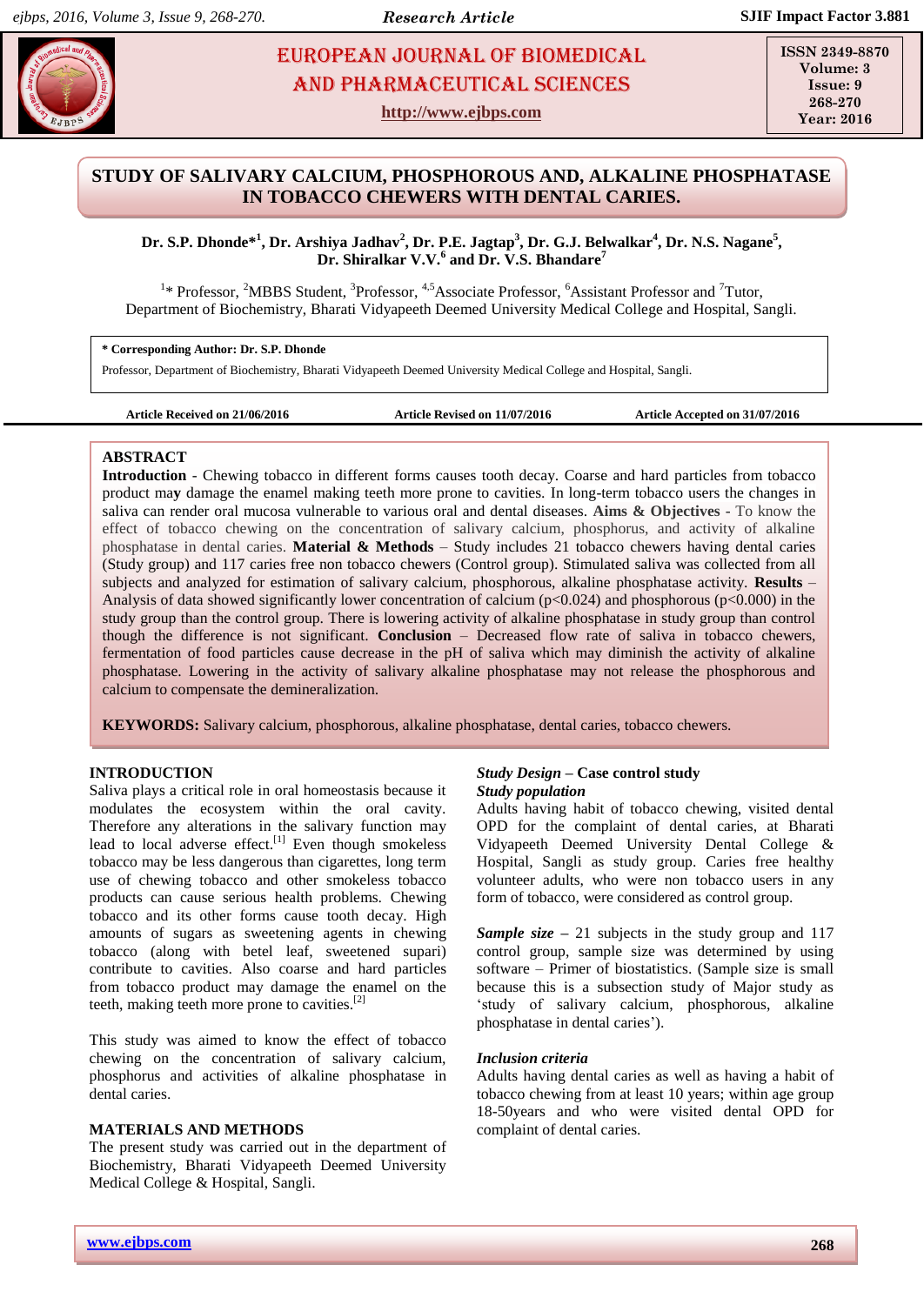#### *Exclusion criteria*

Adults with oral afflictions, acute systemic infections, chronic debilitating disease, liver diseases and metabolic bone disorders.

#### *Collection of samples*

Stimulated saliva (directly expectorated whole saliva) was collected in clean, dry, sterilized glass bottles and fitted with proper rubber stoppers immediately. Sugar free polystyrene balls used for chewing to stimulate saliva.

### *Method*

The samples were analyzed for biochemical assays - the estimation of activities of salivary alkaline phosphatase and concentration of salivary calcium, phosphorous with the help of fully automated biochemistry analyzer – Corolyzer.

The written consent was obtained from each individual for his willingness as a subject in this study before collecting the sample. IEC approval was obtained from the institutional ethical committee.

#### *Statistical analysis*

The data was analyzed by calculating mean and S.D. 'Z' test (standard error of difference between two means) was applied to compare the results of study group with control group results.

#### **RESULTS**

The concentration of mean salivary calcium in the study group was 7.64  $\pm$  1.97 mg/dl and that was in control group was  $8.76 \pm 1.96$  mg/dl (p<0.024). In the study group salivary phosphorous was  $3.81 \pm 1.46$  mg/dl and that of control group was  $5.46 \pm 2.20$  mg/dl (p<0.000). Activity of salivary alkaline phosphatase in the study group was  $53.77 \pm 36.23$  IU/L and that in control group was  $54.92 \pm 24.26$  IU/L. This difference is not significant.  $(p>0.05)$ .

| Observation Table – Concentration of Salivary Calcium, Phosphorous and activity of alkaline phosphatase in |  |
|------------------------------------------------------------------------------------------------------------|--|
| tobacco chewers with dental caries and in controls.                                                        |  |

| Group   | <b>Salivary Calcium</b><br>mg/dl<br>Mean $\pm$ S.D. | <b>Salivary</b><br><b>Phosphorous</b><br>mg/dl Mean $\pm$ S.D. | <b>Salivary Alkaline</b><br>Phosphatase IU/L<br>Mean $\pm$ S.D. |
|---------|-----------------------------------------------------|----------------------------------------------------------------|-----------------------------------------------------------------|
| Study   | $7.64 \pm 1.97*$                                    | $3.81 \pm 1.46**$                                              | $53.77 + 36.23\#$                                               |
| Control | $8.76 \pm 1.96$                                     | $5.46 \pm 2.20$                                                | $54.92 \pm 24.26$                                               |

\* Statistically significant (p<0.024) difference between values of study and control group.

\*\* Statistically significant (p<0.000) difference between values of study and control group.

**#** Statistically non significant (p>0.05) difference between values of study and control group.

## **DISCUSSION**

Present study shows significantly decreased concentration of calcium in the study group than control group, which was similar to the observations by Khan  $G.J.<sup>[3]</sup>$  There is significant difference in the concentration of salivary phosphorous in the study group and those of control group.

Functions of saliva are mediated by both the inorganic and organic components of saliva. The most important caries-preventive functions of saliva are the flushing and neutralizing effects, commonly referred to as "salivary clearance" or "oral clearance capacity". The buffering capacity of saliva involves three major buffer systems: the bicarbonate  $(HCO^{-3})$ , the phosphate and the protein buffer systems. The long-term use of tobacco especially the smokeless form can cause significant decrease in salivary flow rate and pH. Decreased Salivary flow rate may be unable to dilute the acidic pH in dental caries. These changes can render oral mucosa vulnerable to various oral and dental diseases.<sup>[4, 5]</sup>

Mineralization is the deposition of calcium & phosphorous on the organic matrix. Alkaline phosphatase liberates phosphate from the substrate. So the ionic concentration of [calcium x phosphorous] is increased to supersaturation level,  $[6]$  and hence will easily be available for mineralization. This is the normal response to the demineralization process in dental caries, but here is a failure to respond by alkaline phosphatase.

Food particles from the cavities may get fermented by the bacterial enzymes leading to acid production. As well as long term tobacco chewing can decrease the pH of saliva.<sup>[5]</sup> At acidic pH alkaline phosphatase activity slowed down. This may be the reason for inability of the activity of alkaline phosphatase. Consequently the action of this enzyme for remineralization may not be sufficient resulting into the failure to release calcium and phosphorous for remineralization; decreasing the concentration of calcium and phosphorous than control group.

#### **CONCLUSION**

Failure in the activity of salivary alkaline phosphatase may be due to decrease in the salivary pH, which may not compensate the demineralization. This inability of saliva for remineralization may result into decreased concentration of salivary calcium and phosphorous.

#### **LIMITATIONS**

We did not record the amount of tobacco chewed daily. Only duration was recorded. So results were not related in terms of quantity of tobacco chewing. The sample size